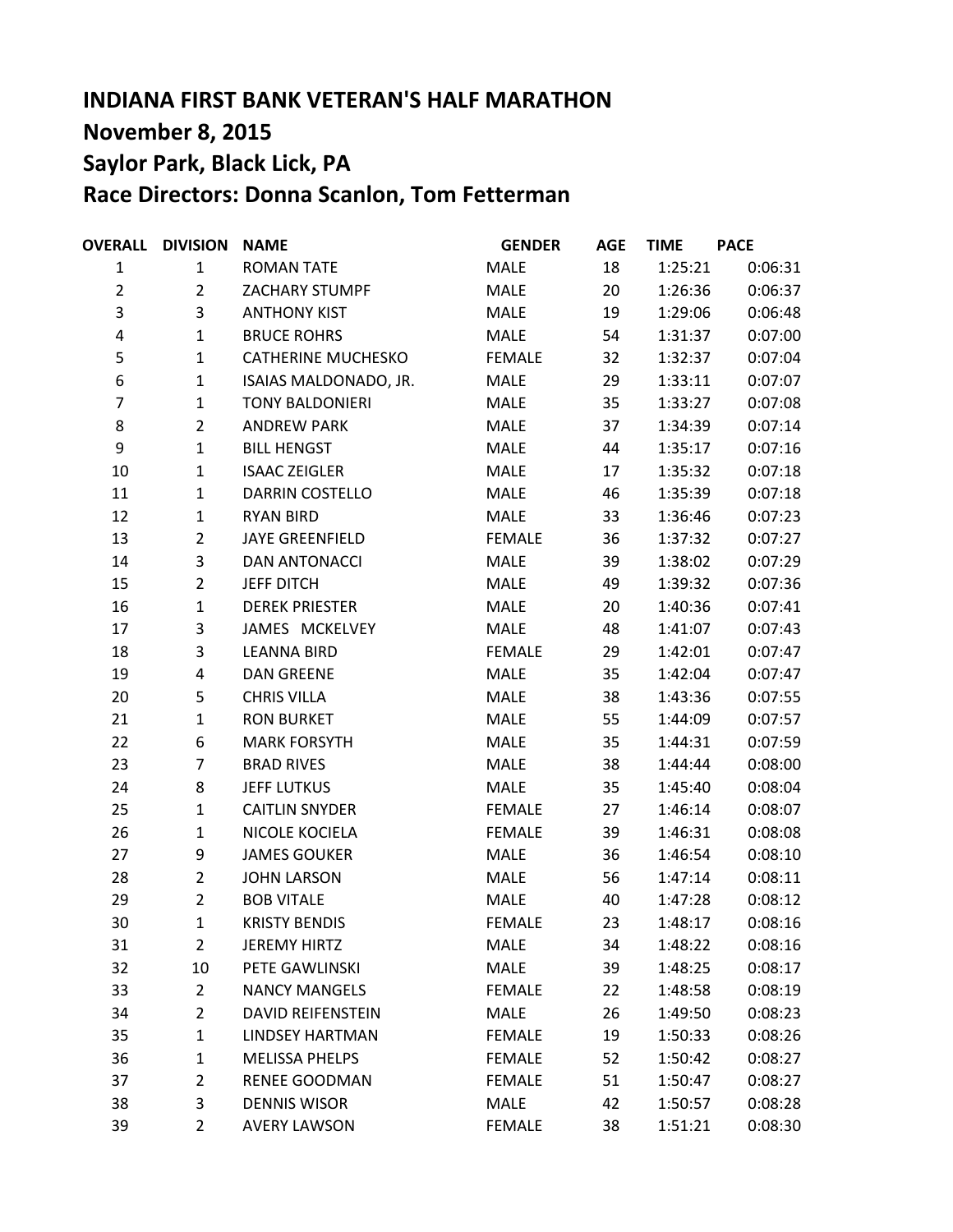| 40 | 3              | RACHEL LARSON            | <b>FEMALE</b> | 23 | 1:52:01 | 0:08:33 |
|----|----------------|--------------------------|---------------|----|---------|---------|
| 41 | $\mathbf{1}$   | <b>ART ZOTTOLA</b>       | <b>MALE</b>   | 60 | 1:52:22 | 0:08:35 |
| 42 | $\overline{2}$ | <b>BRIANNA WALKER</b>    | <b>FEMALE</b> | 26 | 1:52:28 | 0:08:35 |
| 43 | $\mathbf{1}$   | <b>GINA GRAHAM</b>       | <b>FEMALE</b> | 42 | 1:53:06 | 0:08:38 |
| 44 | 11             | <b>ANDREW GILL</b>       | <b>MALE</b>   | 35 | 1:53:22 | 0:08:39 |
| 45 | 4              | <b>PATRICK DOERING</b>   | <b>MALE</b>   | 43 | 1:53:31 | 0:08:40 |
| 46 | 4              | <b>ALYSSA SMITH</b>      | <b>FEMALE</b> | 20 | 1:53:43 | 0:08:41 |
| 47 | 5              | <b>EMILY COURTWRIGHT</b> | <b>FEMALE</b> | 20 | 1:53:44 | 0:08:41 |
| 48 | $\overline{2}$ | <b>VALERIE MCNELIS</b>   | <b>FEMALE</b> | 44 | 1:53:44 | 0:08:41 |
| 49 | 3              | <b>KRISTEN BOYD</b>      | <b>FEMALE</b> | 37 | 1:53:48 | 0:08:41 |
| 50 | 3              | ALEXANDER MCCONNELL      | <b>MALE</b>   | 25 | 1:54:03 | 0:08:42 |
| 51 | $\mathbf 1$    | <b>SARAH WALLACE</b>     | <b>FEMALE</b> | 34 | 1:54:03 | 0:08:42 |
| 52 | 5              | <b>BRENT BENWARE</b>     | <b>MALE</b>   | 44 | 1:54:23 | 0:08:44 |
| 53 | 3              | <b>LAURIE LAURENTI</b>   | <b>FEMALE</b> | 44 | 1:54:28 | 0:08:44 |
| 54 | $\overline{2}$ | <b>ROBERT TODD</b>       | <b>MALE</b>   | 61 | 1:54:30 | 0:08:44 |
| 55 | $\overline{2}$ | REBECCA WOODS            | <b>FEMALE</b> | 34 | 1:54:52 | 0:08:46 |
| 56 | 4              | <b>KRISTINA ZACK</b>     | <b>FEMALE</b> | 40 | 1:55:08 | 0:08:47 |
| 57 | 4              | <b>MEGHAN FOULK</b>      | <b>FEMALE</b> | 35 | 1:55:25 | 0:08:49 |
| 58 | $\overline{2}$ | <b>TERRY ZEIGLER</b>     | <b>MALE</b>   | 50 | 1:55:28 | 0:08:49 |
| 59 | 12             | <b>JOHN VERBOS</b>       | <b>MALE</b>   | 37 | 1:55:40 | 0:08:50 |
| 60 | 3              | THE JOHN SWAUGER         | <b>MALE</b>   | 63 | 1:55:46 | 0:08:50 |
| 61 | 3              | <b>KRISTIN LITSTER</b>   | <b>FEMALE</b> | 34 | 1:56:26 | 0:08:53 |
| 62 | 4              | <b>RON ORR</b>           | <b>MALE</b>   | 60 | 1:56:26 | 0:08:53 |
| 63 | 4              | PAUL WILLIAMS            | <b>MALE</b>   | 45 | 1:57:20 | 0:08:57 |
| 64 | $\mathbf{1}$   | <b>DARCIE STEPHENS</b>   | <b>FEMALE</b> | 48 | 1:57:23 | 0:08:58 |
| 65 | 5              | <b>KATIE DOUGLAS</b>     | <b>FEMALE</b> | 40 | 1:58:04 | 0:09:01 |
| 66 | 3              | PATRICK O'BRIEN          | <b>MALE</b>   | 30 | 1:58:05 | 0:09:01 |
| 67 | $\overline{2}$ | KIMBERLEE CUNKELMAN      | <b>FEMALE</b> | 46 | 1:58:26 | 0:09:02 |
| 68 | 6              | RACHEL VOJTKO            | <b>FEMALE</b> | 22 | 1:58:47 | 0:09:04 |
| 69 | 6              | <b>MATTHEW KETTEL</b>    | <b>MALE</b>   | 40 | 1:59:12 | 0:09:06 |
| 70 | $\mathbf{1}$   | <b>WILLIAM STROUP</b>    | <b>MALE</b>   | 68 | 1:59:32 | 0:09:07 |
| 71 | 7              | <b>AMANDA MOCK</b>       | <b>FEMALE</b> | 20 | 1:59:32 | 0:09:07 |
| 72 | 13             | <b>JIM YAUGER</b>        | <b>MALE</b>   | 38 | 1:59:58 | 0:09:09 |
| 73 | 3              | <b>KIM BENDIS</b>        | <b>FEMALE</b> | 50 | 2:00:29 | 0:09:12 |
| 74 | 3              | <b>ANITA BOWERS</b>      | <b>FEMALE</b> | 48 | 2:00:58 | 0:09:14 |
| 75 | 14             | <b>VAN CORNISH</b>       | <b>MALE</b>   | 36 | 2:01:10 | 0:09:15 |
| 76 | 4              | <b>ALAN DAVIS</b>        | <b>MALE</b>   | 25 | 2:01:17 | 0:09:15 |
| 77 | 7              | <b>ERIC WATSON</b>       | MALE          | 42 | 2:02:03 | 0:09:19 |
| 78 | 5              | <b>CAROL HARE</b>        | <b>FEMALE</b> | 36 | 2:02:32 | 0:09:21 |
| 79 | 8              | <b>MATTHEW WILSON</b>    | <b>MALE</b>   | 43 | 2:02:47 | 0:09:22 |
| 80 | 6              | <b>CHRISTA BECK</b>      | <b>FEMALE</b> | 44 | 2:02:49 | 0:09:23 |
| 81 | 8              | REBECCA FINDLE           | <b>FEMALE</b> | 22 | 2:03:18 | 0:09:25 |
| 82 | 4              | <b>CHARITY HANSFORD</b>  | <b>FEMALE</b> | 33 | 2:03:42 | 0:09:27 |
| 83 | 4              | <b>TRACY POPEY</b>       | <b>FEMALE</b> | 49 | 2:04:50 | 0:09:32 |
| 84 | 5              | ABBIE SCHRECENGOST       | <b>FEMALE</b> | 32 | 2:05:10 | 0:09:33 |
| 85 | 9              | <b>EMILY ROBERTS</b>     | <b>FEMALE</b> | 20 | 2:05:17 | 0:09:34 |
| 86 | 7              | JENNIFER WALLY BLYSTONE  | <b>FEMALE</b> | 42 | 2:05:29 | 0:09:35 |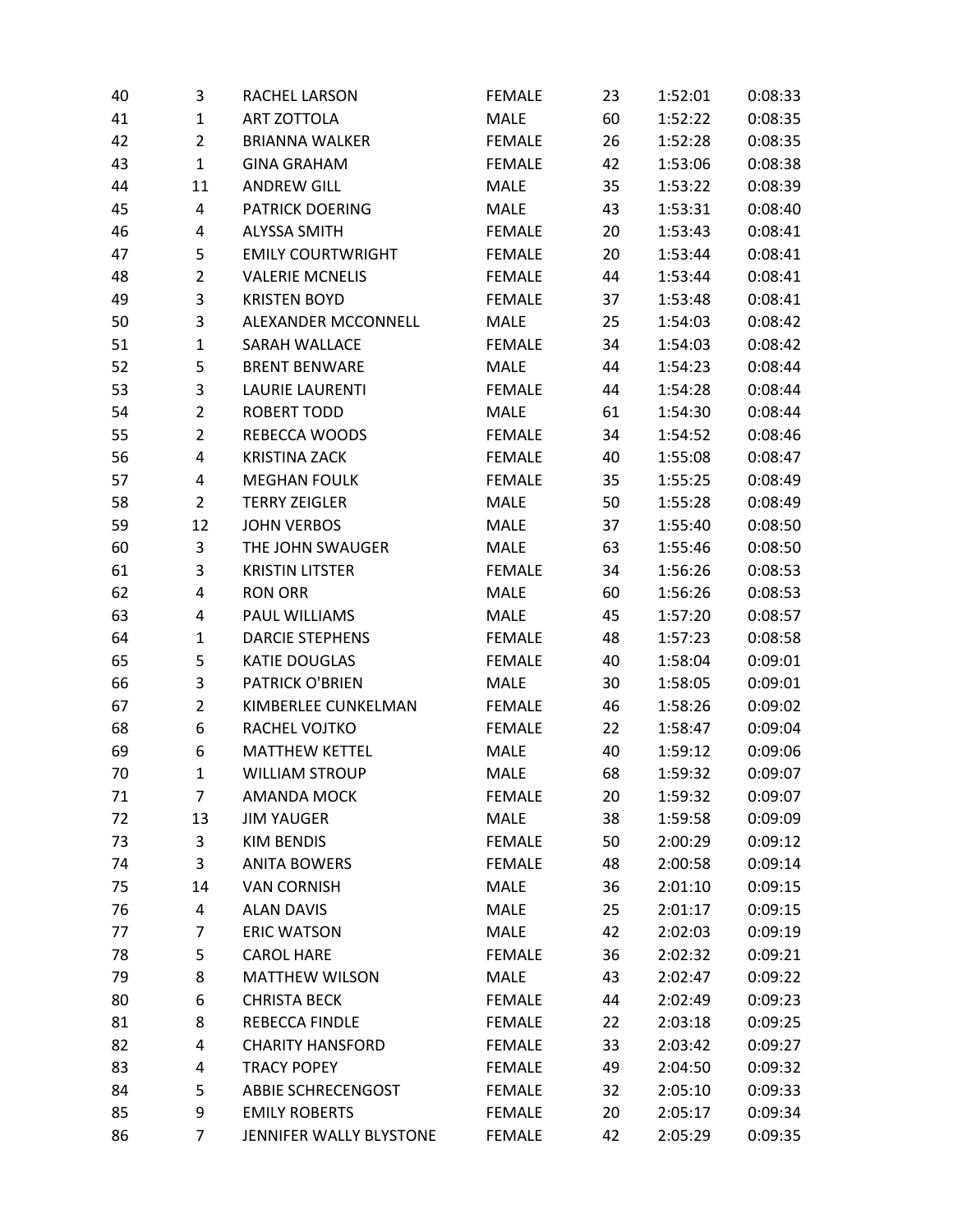| 87  | 3              | <b>SCOTT BOWMAN</b>               | <b>MALE</b>   | 50 | 2:05:40 | 0:09:36 |
|-----|----------------|-----------------------------------|---------------|----|---------|---------|
| 88  | 6              | <b>TRICIA SOMERVILLE</b>          | <b>FEMALE</b> | 38 | 2:06:00 | 0:09:37 |
| 89  | 4              | <b>RICK STUMPF</b>                | <b>MALE</b>   | 54 | 2:06:14 | 0:09:38 |
| 90  | 3              | <b>ED HLEBECHUK</b>               | <b>MALE</b>   | 59 | 2:06:24 | 0:09:39 |
| 91  | 7              | <b>GEORGI SHIRLEY</b>             | <b>FEMALE</b> | 37 | 2:06:51 | 0:09:41 |
| 92  | 5              | <b>BRAD GOODMAN</b>               | MALE          | 51 | 2:07:45 | 0:09:45 |
| 93  | 15             | <b>GRANT JULIN</b>                | <b>MALE</b>   | 39 | 2:08:11 | 0:09:47 |
| 94  | $\overline{2}$ | <b>LIAM YOUNG</b>                 | MALE          | 24 | 2:09:08 | 0:09:51 |
| 95  | 5              | THERESA CHERRY                    | <b>FEMALE</b> | 49 | 2:10:16 | 0:09:57 |
| 96  | 5              | <b>BARRY LITTLE</b>               | MALE          | 61 | 2:10:44 | 0:09:59 |
| 97  | 8              | <b>STEPHANIE SIMONSON</b>         | <b>FEMALE</b> | 40 | 2:10:49 | 0:09:59 |
| 98  | 6              | <b>JAMES TAYLOR</b>               | <b>MALE</b>   | 52 | 2:10:49 | 0:09:59 |
| 99  | 9              | <b>JUDITH BENZ</b>                | <b>FEMALE</b> | 44 | 2:13:14 | 0:10:10 |
| 100 | 4              | <b>FE CARUSO</b>                  | <b>FEMALE</b> | 54 | 2:13:40 | 0:10:12 |
| 101 | 6              | <b>CHRISTINE MORRISON</b>         | <b>FEMALE</b> | 47 | 2:13:40 | 0:10:12 |
| 102 | 7              | <b>KAREN CROW</b>                 | <b>FEMALE</b> | 48 | 2:14:03 | 0:10:14 |
| 103 | 7              | RICHARD HARE                      | <b>MALE</b>   | 51 | 2:14:04 | 0:10:14 |
| 104 | 6              | <b>KELLEE WHEELER</b>             | <b>FEMALE</b> | 32 | 2:14:05 | 0:10:14 |
| 105 | 3              | <b>REBECCA BEICHNER</b>           | <b>FEMALE</b> | 26 | 2:14:19 | 0:10:15 |
| 106 | 4              | SARAH WURZBACHER                  | <b>FEMALE</b> | 26 | 2:14:19 | 0:10:15 |
| 107 | 10             | <b>EVELYN GILL</b>                | <b>FEMALE</b> | 40 | 2:14:47 | 0:10:17 |
| 108 | 4              | <b>DAVID MERCIK</b>               | <b>MALE</b>   | 57 | 2:16:03 | 0:10:23 |
| 109 | 5              | <b>EMILY O'TOOLE</b>              | <b>FEMALE</b> | 27 | 2:16:27 | 0:10:25 |
| 110 | 6              | <b>JOHN BOMBOY</b>                | MALE          | 62 | 2:16:47 | 0:10:26 |
| 111 | 8              | <b>MARY BISHOP</b>                | <b>FEMALE</b> | 45 | 2:18:43 | 0:10:35 |
| 112 | 6              | <b>NICOLE DEBUYSER</b>            | <b>FEMALE</b> | 25 | 2:19:01 | 0:10:37 |
| 113 | 8              | MICHELLE GAWLINSKI                | <b>FEMALE</b> | 39 | 2:19:21 | 0:10:38 |
| 114 | 11             | <b>MELISSA DILLMAN</b>            | <b>FEMALE</b> | 43 | 2:20:46 | 0:10:45 |
| 115 | 12             | <b>NANCY GOLEMBIEWSKI</b>         | <b>FEMALE</b> | 42 | 2:20:57 | 0:10:46 |
| 116 | $\mathbf{1}$   | <b>LEAH DEVER</b>                 | <b>FEMALE</b> | 63 | 2:21:14 | 0:10:47 |
| 117 | 5              | <b>JAMES STITT</b>                | MALE          | 59 | 2:21:39 | 0:10:49 |
| 118 | 10             | <b>EMILEE HERTWECK</b>            | <b>FEMALE</b> | 21 | 2:22:15 | 0:10:52 |
| 119 | 13             | <b>CHERYL TAYLOR</b>              | <b>FEMALE</b> | 42 | 2:22:26 | 0:10:52 |
| 120 | 14             | LAURA WONDERLING                  | <b>FEMALE</b> | 42 | 2:22:39 | 0:10:53 |
| 121 | $\overline{7}$ | <b>CHRISTINE ELIZABETH ROGERS</b> | <b>FEMALE</b> | 29 | 2:22:43 | 0:10:54 |
| 122 | 7              | <b>ASHLEY JULIN</b>               | <b>FEMALE</b> | 30 | 2:23:33 | 0:10:57 |
| 123 | 8              | <b>HEATHER FANTRAZZO</b>          | <b>FEMALE</b> | 26 | 2:23:46 | 0:10:58 |
| 124 | 11             | DANIELLE BELLIDORO                | <b>FEMALE</b> | 21 | 2:23:46 | 0:10:58 |
| 125 | 8              | <b>LINDSEY REED</b>               | <b>FEMALE</b> | 31 | 2:23:47 | 0:10:59 |
| 126 | 5              | MICHAEL OQUENDO                   | MALE          | 26 | 2:23:56 | 0:10:59 |
| 127 | 5              | <b>KRIS KIRSCH</b>                | <b>FEMALE</b> | 54 | 2:24:08 | 0:11:00 |
| 128 | 9              | <b>KELLY DUMM</b>                 | <b>FEMALE</b> | 36 | 2:24:54 | 0:11:04 |
| 129 | 9              | <b>JESI BUTLER</b>                | <b>FEMALE</b> | 47 | 2:26:29 | 0:11:11 |
| 130 | $\mathbf{1}$   | <b>HANNAH STEELE</b>              | <b>FEMALE</b> | 13 | 2:27:36 | 0:11:16 |
| 131 | 10             | <b>AMY ATHERTON</b>               | <b>FEMALE</b> | 38 | 2:27:51 | 0:11:17 |
| 132 | 11             | JACQUELINE MONTGOMERY,            | <b>FEMALE</b> | 38 | 2:27:51 | 0:11:17 |
| 133 | 12             | <b>SHARA ROSEN</b>                | <b>FEMALE</b> | 21 | 2:28:20 | 0:11:19 |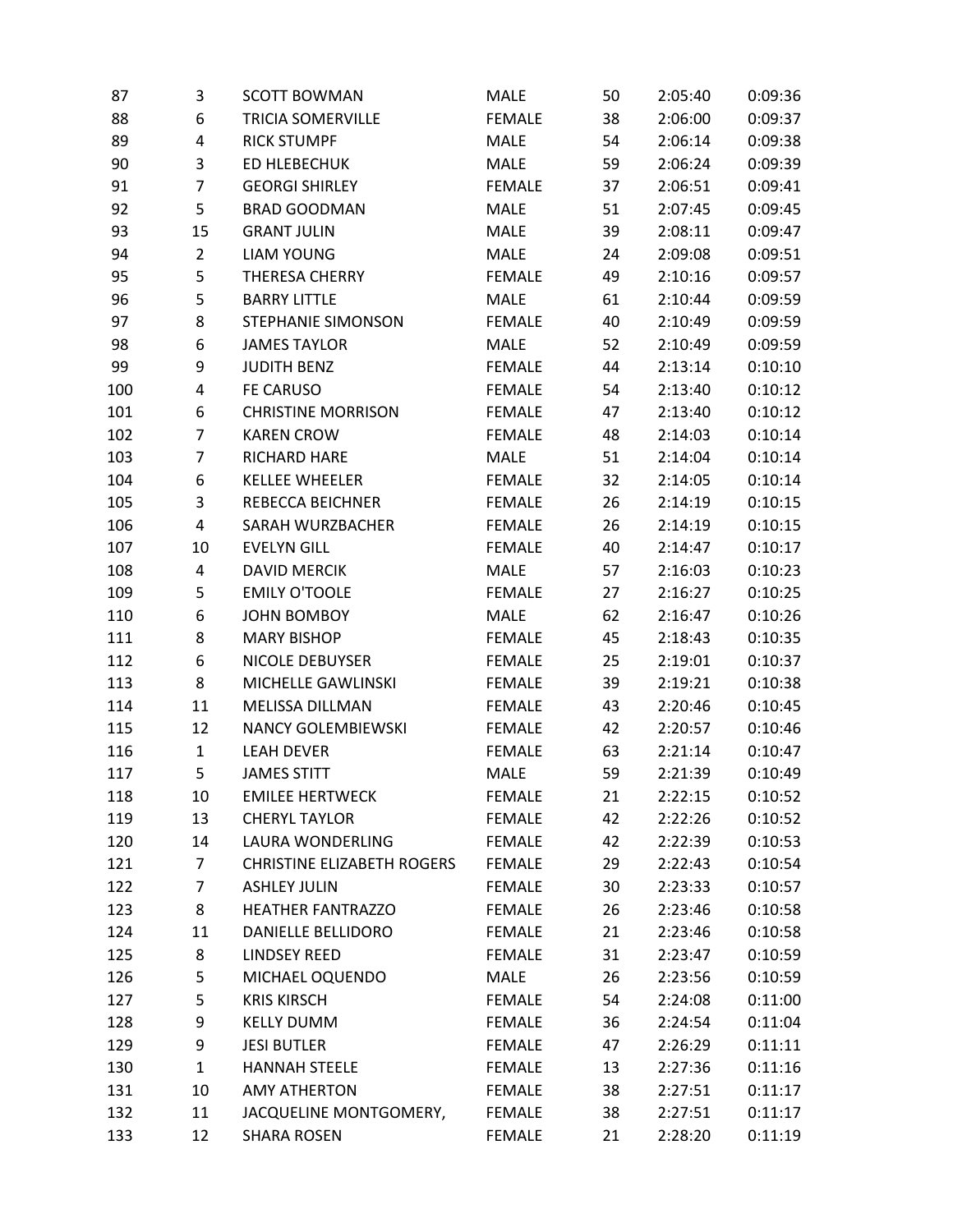| 134                      | 13             | <b>JAMIE SUEVER</b>         | <b>FEMALE</b> | 21 | 2:28:45 | 0:11:21 |
|--------------------------|----------------|-----------------------------|---------------|----|---------|---------|
| 135                      | 9              | <b>APRIL LIBENGOOD</b>      | <b>FEMALE</b> | 30 | 2:29:44 | 0:11:26 |
| 136                      | 12             | <b>TARA JONES</b>           | <b>FEMALE</b> | 36 | 2:29:52 | 0:11:26 |
| 137                      | 10             | <b>KARLA GRAVES</b>         | <b>FEMALE</b> | 48 | 2:31:18 | 0:11:33 |
| 138                      | 8              | MIKE RIGGENBACH             | <b>MALE</b>   | 54 | 2:34:05 | 0:11:46 |
| 139                      | 11             | <b>KATHY ROSS</b>           | <b>FEMALE</b> | 47 | 2:36:04 | 0:11:55 |
| 140                      | 9              | <b>DWAYNE ROSS</b>          | MALE          | 50 | 2:36:04 | 0:11:55 |
| 141                      | 15             | <b>AMY CRAVEN</b>           | <b>FEMALE</b> | 41 | 2:36:07 | 0:11:55 |
| 142                      | 10             | <b>CANDACE WALTERS</b>      | <b>FEMALE</b> | 32 | 2:38:44 | 0:12:07 |
| 143                      | 16             | <b>BRIAN DUMM</b>           | <b>MALE</b>   | 38 | 2:38:45 | 0:12:07 |
| 144                      | 14             | <b>HOPE FLEGLE</b>          | <b>FEMALE</b> | 22 | 2:38:58 | 0:12:08 |
| 145                      | 11             | <b>BRENDA DICICCO</b>       | <b>FEMALE</b> | 34 | 2:39:33 | 0:12:11 |
| 146                      | 15             | <b>BRANDY MORROW</b>        | <b>FEMALE</b> | 20 | 2:40:20 | 0:12:14 |
| 147                      | 16             | <b>DAWN MEIERS</b>          | <b>FEMALE</b> | 40 | 2:40:27 | 0:12:15 |
| 148                      | 12             | <b>LORA GRESS</b>           | <b>FEMALE</b> | 32 | 2:42:36 | 0:12:25 |
| 149                      | 13             | <b>JENNIFER REITH</b>       | <b>FEMALE</b> | 34 | 2:42:37 | 0:12:25 |
| 150                      | 14             | <b>NETTIE ALBOHALI</b>      | <b>FEMALE</b> | 32 | 2:42:48 | 0:12:26 |
| 151                      | 5              | <b>ADAM CLAWSON</b>         | MALE          | 45 | 2:46:00 | 0:12:40 |
| 152                      | $\mathbf{1}$   | <b>CONNIE MERCIK</b>        | <b>FEMALE</b> | 56 | 2:49:01 | 0:12:54 |
| 153                      | 15             | <b>GINA DEANGELO</b>        | <b>FEMALE</b> | 33 | 2:49:30 | 0:12:56 |
| 154                      | 9              | MELISSA DONOVAN             | <b>FEMALE</b> | 26 | 2:50:45 | 0:13:02 |
| 155                      | 6              | TIM DONOVAN                 | <b>MALE</b>   | 26 | 2:50:25 | 0:13:01 |
| 156                      | 6              | <b>JANET STEWART</b>        | <b>FEMALE</b> | 51 | 2:51:36 | 0:13:06 |
| 157                      | 13             | <b>TAMARA SLOBADA</b>       | <b>FEMALE</b> | 38 | 2:52:03 | 0:13:08 |
| 158                      | $\overline{7}$ | <b>CHRISTIE ORLOSKY</b>     | <b>FEMALE</b> | 51 | 2:53:39 | 0:13:15 |
| 159                      | 17             | <b>JENNIFER STEELE</b>      | <b>FEMALE</b> | 43 | 2:53:40 | 0:13:15 |
| 160                      | $\overline{2}$ | ANJA POPEY                  | <b>FEMALE</b> | 15 | 2:54:08 | 0:13:18 |
| 161                      | 10             | <b>BUDDY SEGAL</b>          | <b>MALE</b>   | 50 | 2:55:43 | 0:13:25 |
| 162                      | 18             | KIMBERLY MCCURDY            | <b>FEMALE</b> | 40 | 2:56:31 | 0:13:28 |
| 163                      | 8              | <b>DANNIELLE KROCZYNSKI</b> | <b>FEMALE</b> | 54 | 2:59:19 | 0:13:41 |
| 164                      | 6              | <b>JOHN CLUGSTON</b>        | <b>MALE</b>   | 49 | 2:59:26 | 0:13:42 |
| 165                      | 9              | <b>KAREN R. KING</b>        | <b>FEMALE</b> | 53 | 3:00:49 | 0:13:48 |
| 166                      | 10             | <b>SAM CRYTSER</b>          | <b>FEMALE</b> | 26 | 3:02:01 | 0:13:54 |
| 167                      | 10             | <b>MARY BETH RINE</b>       | <b>FEMALE</b> | 51 | 3:03:43 | 0:14:01 |
| 168                      | $\mathbf{1}$   | <b>DON TAYLOR</b>           | MALE          | 85 | 3:18:46 | 0:15:10 |
| 169                      | 11             | REBECCA LINGENFELTER        | <b>FEMALE</b> | 28 | 3:18:58 | 0:15:11 |
| 170                      | 12             | <b>MARLENE MOVINSKY</b>     | <b>FEMALE</b> | 46 | 3:19:25 | 0:15:13 |
| 171                      | 7              | <b>CALEB LOUDER</b>         | MALE          | 26 | 3:36:14 | 0:16:30 |
| 172                      | $\mathbf{1}$   | <b>ANTHONY MOVINSKY</b>     | MALE          | 74 | 3:38:09 | 0:16:39 |
| 173                      | 3              | <b>AIMEE KIRSCH</b>         | <b>FEMALE</b> | 17 | 3:41:17 | 0:16:54 |
| 174                      | 12             | <b>CRYSTAL ROBERTS</b>      | <b>FEMALE</b> | 25 | 3:51:03 | 0:17:38 |
| 175                      | 13             | <b>GABRIELE CRYTSER</b>     | <b>FEMALE</b> | 28 | 4:31:39 | 0:20:44 |
| TOP THREE MALES OVERALL: |                |                             |               |    |         |         |
|                          |                |                             |               |    |         |         |

|  | ROMAN TATE     | MALE | 1:25:21 | 0:06:31 |
|--|----------------|------|---------|---------|
|  | ZACHARY STUMPF | MALE | 1:26:36 | 0:06:37 |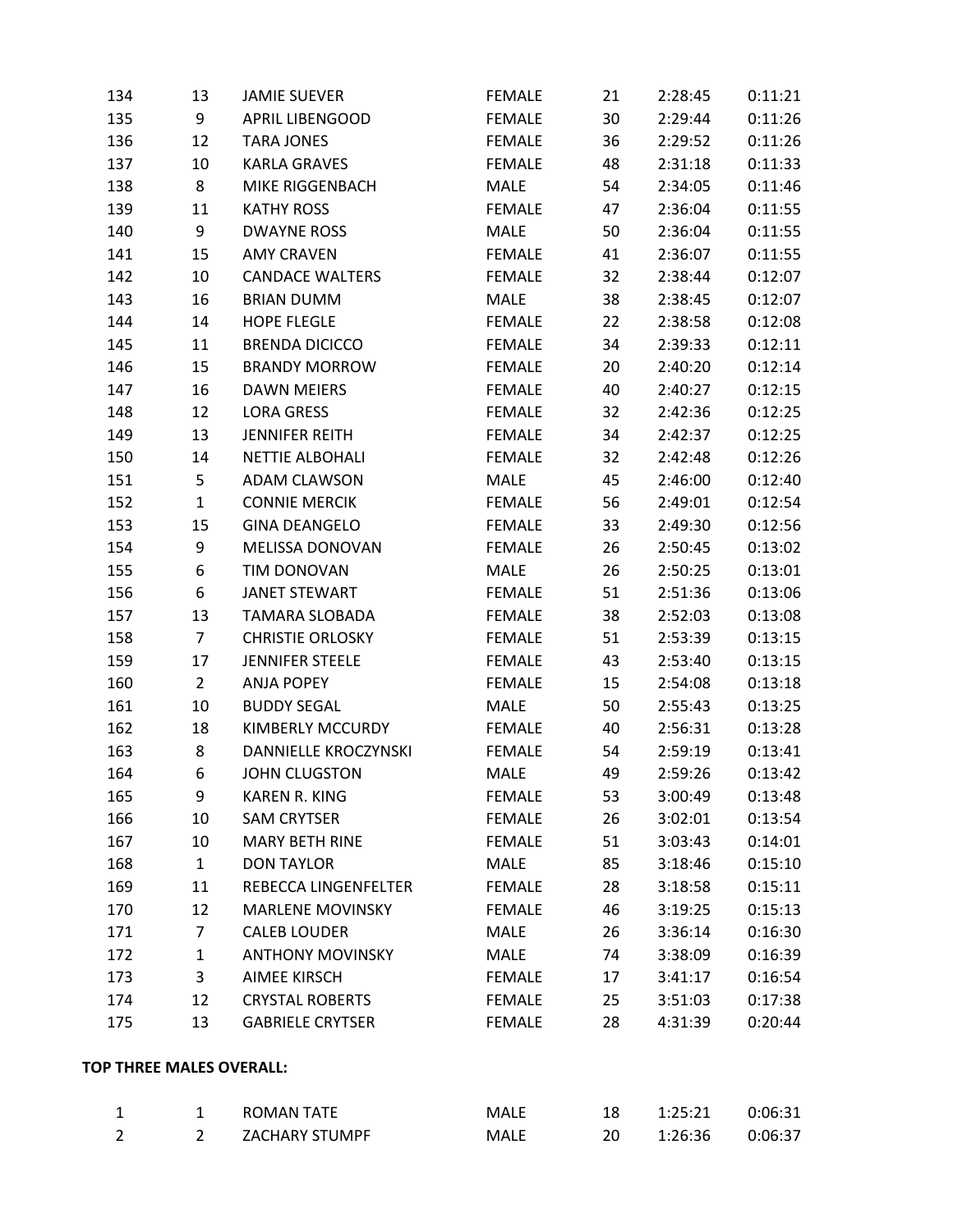| 3                            | 3              | <b>ANTHONY KIST</b>               | MALE          | 19 | 1:29:06 | 0:06:48 |
|------------------------------|----------------|-----------------------------------|---------------|----|---------|---------|
|                              |                | <b>TOP THREE FEMALES OVERALL:</b> |               |    |         |         |
| 5                            | $\mathbf{1}$   | <b>CATHERINE MUCHESKO</b>         | <b>FEMALE</b> | 32 | 1:32:37 | 0:07:04 |
| 13                           | $\overline{2}$ | <b>JAYE GREENFIELD</b>            | <b>FEMALE</b> | 36 | 1:37:32 | 0:07:27 |
| 18                           | 3              | <b>LEANNA BIRD</b>                | <b>FEMALE</b> | 29 | 1:42:01 | 0:07:47 |
|                              |                |                                   |               |    |         |         |
| <b>MALES, AGES 15 TO 19:</b> |                |                                   |               |    |         |         |
| 10                           | $\mathbf{1}$   | <b>ISAAC ZEIGLER</b>              | <b>MALE</b>   | 17 | 1:35:32 | 0:07:18 |
| MALES, AGES 20 TO 24:        |                |                                   |               |    |         |         |
| 16                           | 1              | <b>DEREK PRIESTER</b>             | <b>MALE</b>   | 20 | 1:40:36 | 0:07:41 |
| 94                           | $\overline{2}$ | <b>LIAM YOUNG</b>                 | <b>MALE</b>   | 24 | 2:09:08 | 0:09:51 |
| <b>MALES, AGES 25 TO 29:</b> |                |                                   |               |    |         |         |
| 6                            | $\mathbf{1}$   | ISAIAS MALDONADO, JR.             | <b>MALE</b>   | 29 | 1:33:11 | 0:07:07 |
| 34                           | $\overline{2}$ | <b>DAVID REIFENSTEIN</b>          | <b>MALE</b>   | 26 | 1:49:50 | 0:08:23 |
| 50                           | 3              | ALEXANDER MCCONNELL               | <b>MALE</b>   | 25 | 1:54:03 | 0:08:42 |
| 76                           | 4              | <b>ALAN DAVIS</b>                 | MALE          | 25 | 2:01:17 | 0:09:15 |
| 126                          | 5              | MICHAEL OQUENDO                   | <b>MALE</b>   | 26 | 2:23:56 | 0:10:59 |
| 155                          | 6              | TIM DONOVAN                       | MALE          | 26 | 2:50:25 | 0:13:01 |
| 171                          | 7              | <b>CALEB LOUDER</b>               | <b>MALE</b>   | 26 | 3:36:14 | 0:16:30 |
| MALES, AGES 30 TO 34:        |                |                                   |               |    |         |         |
| 12                           | $\mathbf{1}$   | <b>RYAN BIRD</b>                  | <b>MALE</b>   | 33 | 1:36:46 | 0:07:23 |
| 31                           | $\mathbf{2}$   | <b>JEREMY HIRTZ</b>               | MALE          | 34 | 1:48:22 | 0:08:16 |
| 66                           | 3              | <b>PATRICK O'BRIEN</b>            | MALE          | 30 | 1:58:05 | 0:09:01 |
| <b>MALES, AGES 35 TO 39:</b> |                |                                   |               |    |         |         |
| 7                            | 1              | <b>TONY BALDONIERI</b>            | MALE          | 35 | 1:33:27 | 0:07:08 |
| 8                            | $\overline{2}$ | <b>ANDREW PARK</b>                | MALE          | 37 | 1:34:39 | 0:07:14 |
| 14                           | 3              | <b>DAN ANTONACCI</b>              | MALE          | 39 | 1:38:02 | 0:07:29 |
| 19                           | 4              | <b>DAN GREENE</b>                 | MALE          | 35 | 1:42:04 | 0:07:47 |
| 20                           | 5              | <b>CHRIS VILLA</b>                | MALE          | 38 | 1:43:36 | 0:07:55 |
| 22                           | 6              | <b>MARK FORSYTH</b>               | MALE          | 35 | 1:44:31 | 0:07:59 |
| 23                           | 7              | <b>BRAD RIVES</b>                 | MALE          | 38 | 1:44:44 | 0:08:00 |
| 24                           | 8              | <b>JEFF LUTKUS</b>                | MALE          | 35 | 1:45:40 | 0:08:04 |
| 27                           | 9              | <b>JAMES GOUKER</b>               | MALE          | 36 | 1:46:54 | 0:08:10 |
| 32                           | 10             | PETE GAWLINSKI                    | MALE          | 39 | 1:48:25 | 0:08:17 |
| 44                           | 11             | <b>ANDREW GILL</b>                | MALE          | 35 | 1:53:22 | 0:08:39 |
| 59                           | 12             | <b>JOHN VERBOS</b>                | MALE          | 37 | 1:55:40 | 0:08:50 |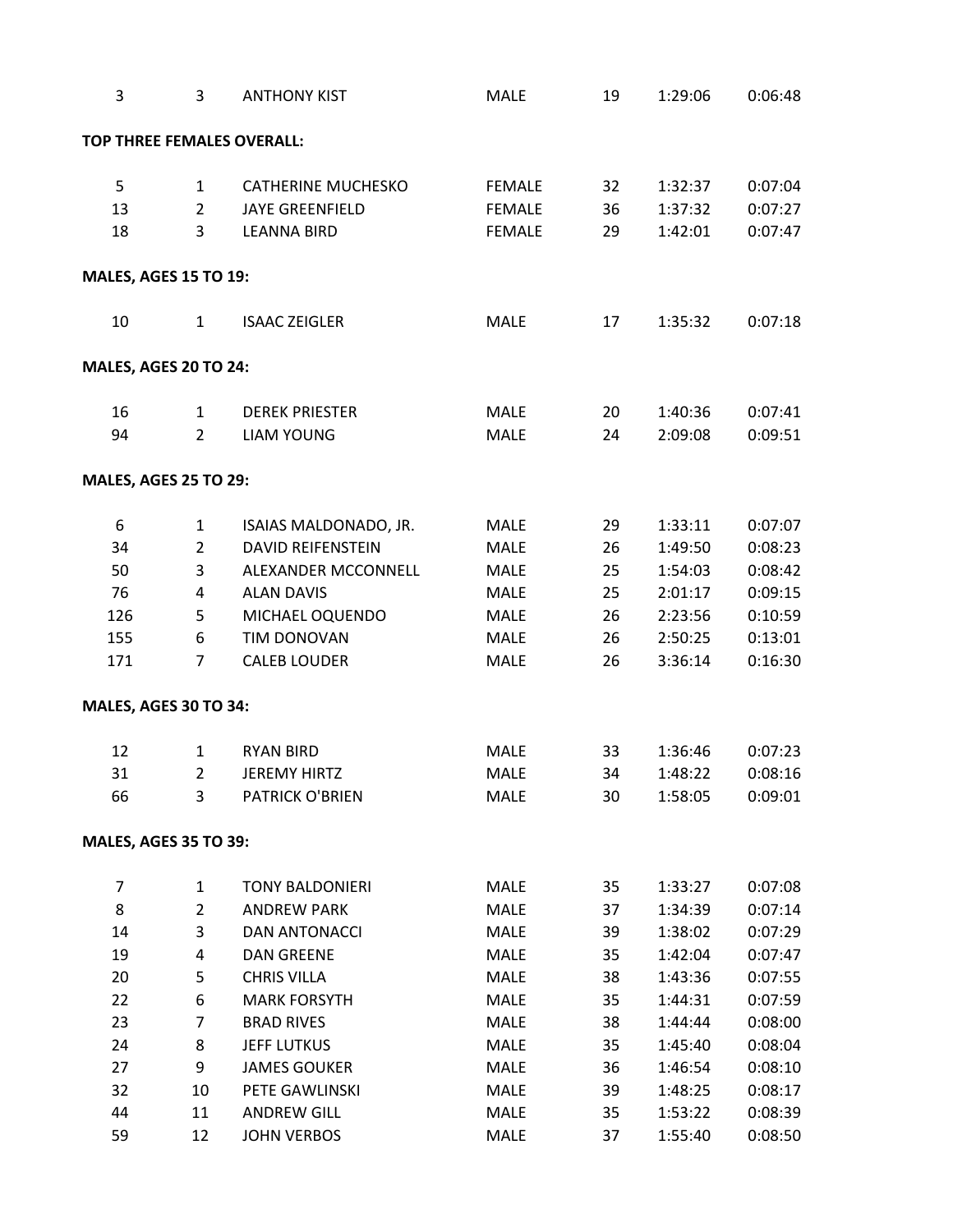| 72                           | 13             | <b>JIM YAUGER</b>      | MALE        | 38 | 1:59:58 | 0:09:09 |
|------------------------------|----------------|------------------------|-------------|----|---------|---------|
| 75                           | 14             | <b>VAN CORNISH</b>     | MALE        | 36 | 2:01:10 | 0:09:15 |
| 93                           | 15             | <b>GRANT JULIN</b>     | MALE        | 39 | 2:08:11 | 0:09:47 |
| 143                          | 16             | <b>BRIAN DUMM</b>      | MALE        | 38 | 2:38:45 | 0:12:07 |
| MALES, AGES 40 TO 44:        |                |                        |             |    |         |         |
| 9                            | $\mathbf{1}$   | <b>BILL HENGST</b>     | MALE        | 44 | 1:35:17 | 0:07:16 |
| 29                           | $\overline{2}$ | <b>BOB VITALE</b>      | MALE        | 40 | 1:47:28 | 0:08:12 |
| 38                           | 3              | <b>DENNIS WISOR</b>    | MALE        | 42 | 1:50:57 | 0:08:28 |
| 45                           | 4              | PATRICK DOERING        | MALE        | 43 | 1:53:31 | 0:08:40 |
| 52                           | 5              | <b>BRENT BENWARE</b>   | MALE        | 44 | 1:54:23 | 0:08:44 |
| 69                           | 6              | <b>MATTHEW KETTEL</b>  | MALE        | 40 | 1:59:12 | 0:09:06 |
| 77                           | $\overline{7}$ | <b>ERIC WATSON</b>     | MALE        | 42 | 2:02:03 | 0:09:19 |
| 79                           | 8              | <b>MATTHEW WILSON</b>  | MALE        | 43 | 2:02:47 | 0:09:22 |
| MALES, AGES 45 TO 49:        |                |                        |             |    |         |         |
| 11                           | 1              | <b>DARRIN COSTELLO</b> | MALE        | 46 | 1:35:39 | 0:07:18 |
| 15                           | $\overline{2}$ | <b>JEFF DITCH</b>      | <b>MALE</b> | 49 | 1:39:32 | 0:07:36 |
| 17                           | 3              | JAMES MCKELVEY         | MALE        | 48 | 1:41:07 | 0:07:43 |
| 63                           | 4              | PAUL WILLIAMS          | MALE        | 45 | 1:57:20 | 0:08:57 |
| 151                          | 5              | <b>ADAM CLAWSON</b>    | MALE        | 45 | 2:46:00 | 0:12:40 |
| 164                          | 6              | <b>JOHN CLUGSTON</b>   | MALE        | 49 | 2:59:26 | 0:13:42 |
| MALES, AGES 50 TO 54:        |                |                        |             |    |         |         |
| 4                            | $\mathbf{1}$   | <b>BRUCE ROHRS</b>     | MALE        | 54 | 1:31:37 | 0:07:00 |
| 58                           | $\overline{2}$ | <b>TERRY ZEIGLER</b>   | MALE        | 50 | 1:55:28 | 0:08:49 |
| 87                           | 3              | <b>SCOTT BOWMAN</b>    | MALE        | 50 | 2:05:40 | 0:09:36 |
| 89                           | 4              | <b>RICK STUMPF</b>     | <b>MALE</b> | 54 | 2:06:14 | 0:09:38 |
| 92                           | 5              | <b>BRAD GOODMAN</b>    | <b>MALE</b> | 51 | 2:07:45 | 0:09:45 |
| 98                           | 6              | <b>JAMES TAYLOR</b>    | MALE        | 52 | 2:10:49 | 0:09:59 |
| 103                          | 7              | RICHARD HARE           | MALE        | 51 | 2:14:04 | 0:10:14 |
| 138                          | 8              | MIKE RIGGENBACH        | MALE        | 54 | 2:34:05 | 0:11:46 |
| 140                          | 9              | <b>DWAYNE ROSS</b>     | MALE        | 50 | 2:36:04 | 0:11:55 |
| 161                          | 10             | <b>BUDDY SEGAL</b>     | MALE        | 50 | 2:55:43 | 0:13:25 |
| <b>MALES, AGES 55 TO 59:</b> |                |                        |             |    |         |         |
| 21                           | 1              | <b>RON BURKET</b>      | MALE        | 55 | 1:44:09 | 0:07:57 |
| 28                           | $\overline{2}$ | <b>JOHN LARSON</b>     | MALE        | 56 | 1:47:14 | 0:08:11 |
| 90                           | 3              | <b>ED HLEBECHUK</b>    | MALE        | 59 | 2:06:24 | 0:09:39 |
| 108                          | 4              | <b>DAVID MERCIK</b>    | MALE        | 57 | 2:16:03 | 0:10:23 |
| 117                          | 5              | <b>JAMES STITT</b>     | MALE        | 59 | 2:21:39 | 0:10:49 |
|                              |                |                        |             |    |         |         |

**MALES, AGES 60 TO 64:**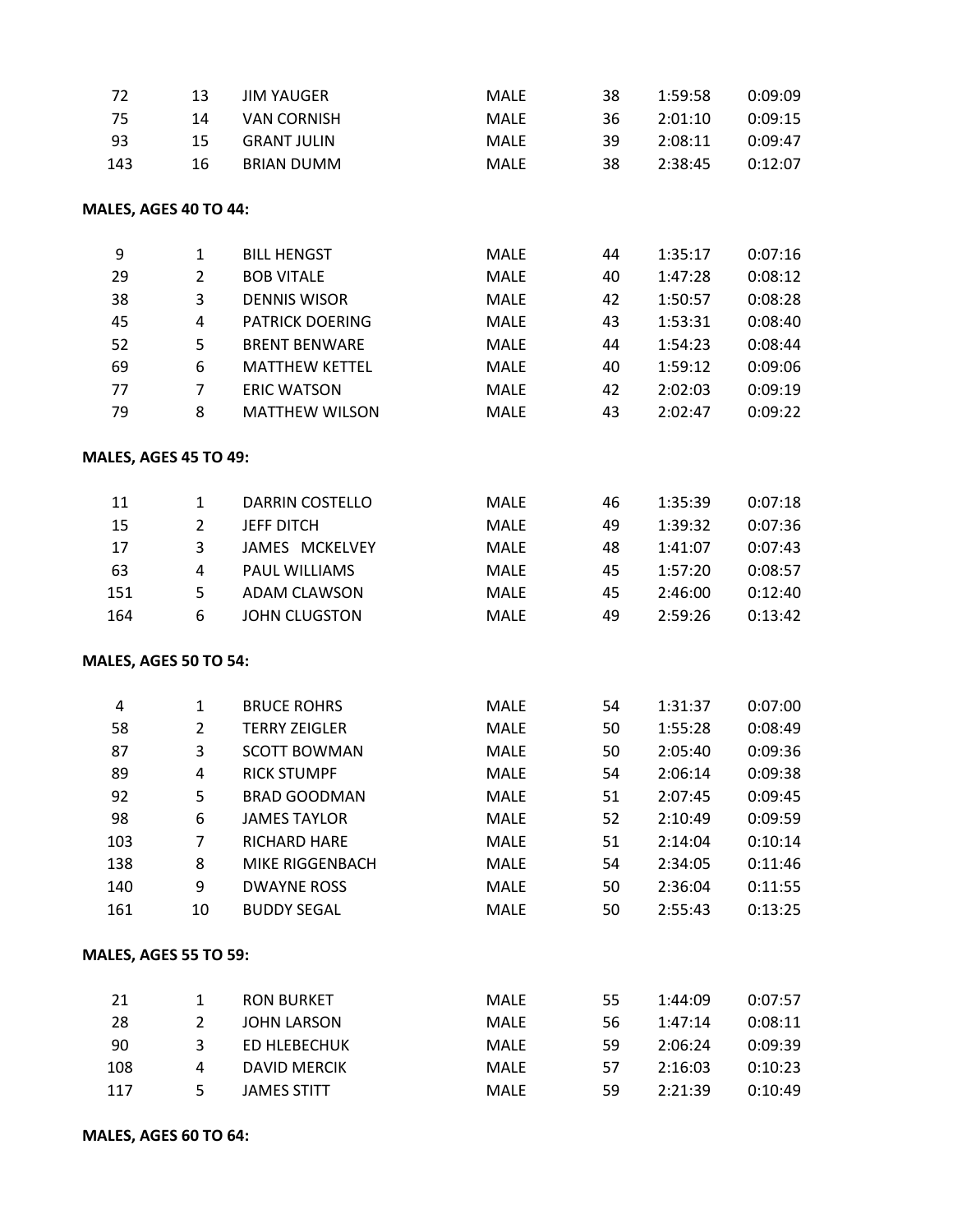| 41                           | $\mathbf{1}$   | <b>ART ZOTTOLA</b>          | MALE          | 60 | 1:52:22 | 0:08:35 |
|------------------------------|----------------|-----------------------------|---------------|----|---------|---------|
| 54                           | $\overline{2}$ | <b>ROBERT TODD</b>          | <b>MALE</b>   | 61 | 1:54:30 | 0:08:44 |
| 60                           | 3              | THE JOHN SWAUGER            | <b>MALE</b>   | 63 | 1:55:46 | 0:08:50 |
| 62                           | 4              | <b>RON ORR</b>              | <b>MALE</b>   | 60 | 1:56:26 | 0:08:53 |
| 96                           | 5              | <b>BARRY LITTLE</b>         | <b>MALE</b>   | 61 | 2:10:44 | 0:09:59 |
| 110                          | 6              | <b>JOHN BOMBOY</b>          | <b>MALE</b>   | 62 | 2:16:47 | 0:10:26 |
| <b>MALES, AGES 65 TO 69:</b> |                |                             |               |    |         |         |
| 70                           | $\mathbf{1}$   | <b>WILLIAM STROUP</b>       | <b>MALE</b>   | 68 | 1:59:32 | 0:09:07 |
| <b>MALES, AGES 70 TO 74:</b> |                |                             |               |    |         |         |
| 172                          | $\mathbf{1}$   | <b>ANTHONY MOVINSKY</b>     | <b>MALE</b>   | 74 | 3:38:09 | 0:16:39 |
| <b>MALES, AGES 85 TO 89:</b> |                |                             |               |    |         |         |
| 168                          | $\mathbf{1}$   | <b>DON TAYLOR</b>           | <b>MALE</b>   | 85 | 3:18:46 | 0:15:10 |
|                              |                | FEMALES, AGES 14 AND UNDER: |               |    |         |         |
| 130                          | $\mathbf{1}$   | <b>HANNAH STEELE</b>        | <b>FEMALE</b> | 13 | 2:27:36 | 0:11:16 |
| FEMALES, AGES 15 TO 19:      |                |                             |               |    |         |         |
| 35                           | $\mathbf{1}$   | <b>LINDSEY HARTMAN</b>      | <b>FEMALE</b> | 19 | 1:50:33 | 0:08:26 |
| 160                          | $\overline{2}$ | <b>ANJA POPEY</b>           | <b>FEMALE</b> | 15 | 2:54:08 | 0:13:18 |
| 173                          | 3              | <b>AIMEE KIRSCH</b>         | <b>FEMALE</b> | 17 | 3:41:17 | 0:16:54 |
| FEMALES, AGES 20 TO 24:      |                |                             |               |    |         |         |
| 30                           | $\mathbf{1}$   | <b>KRISTY BENDIS</b>        | <b>FEMALE</b> | 23 | 1:48:17 | 0:08:16 |
| 33                           | $\overline{2}$ | <b>NANCY MANGELS</b>        | <b>FEMALE</b> | 22 | 1:48:58 | 0:08:19 |
| 40                           | 3              | RACHEL LARSON               | <b>FEMALE</b> | 23 | 1:52:01 | 0:08:33 |
| 46                           | 4              | <b>ALYSSA SMITH</b>         | <b>FEMALE</b> | 20 | 1:53:43 | 0:08:41 |
| 47                           | 5              | <b>EMILY COURTWRIGHT</b>    | <b>FEMALE</b> | 20 | 1:53:44 | 0:08:41 |
| 68                           | 6              | RACHEL VOJTKO               | <b>FEMALE</b> | 22 | 1:58:47 | 0:09:04 |
| 71                           | $\overline{7}$ | AMANDA MOCK                 | <b>FEMALE</b> | 20 | 1:59:32 | 0:09:07 |
| 81                           | 8              | REBECCA FINDLE              | <b>FEMALE</b> | 22 | 2:03:18 | 0:09:25 |
| 85                           | 9              | <b>EMILY ROBERTS</b>        | <b>FEMALE</b> | 20 | 2:05:17 | 0:09:34 |
| 118                          | 10             | <b>EMILEE HERTWECK</b>      | <b>FEMALE</b> | 21 | 2:22:15 | 0:10:52 |
| 124                          | 11             | DANIELLE BELLIDORO          | <b>FEMALE</b> | 21 | 2:23:46 | 0:10:58 |
| 133                          | 12             | <b>SHARA ROSEN</b>          | <b>FEMALE</b> | 21 | 2:28:20 | 0:11:19 |
| 134                          | 13             | <b>JAMIE SUEVER</b>         | <b>FEMALE</b> | 21 | 2:28:45 | 0:11:21 |
| 144                          | 14             | <b>HOPE FLEGLE</b>          | <b>FEMALE</b> | 22 | 2:38:58 | 0:12:08 |
| 146                          | 15             | <b>BRANDY MORROW</b>        | <b>FEMALE</b> | 20 | 2:40:20 | 0:12:14 |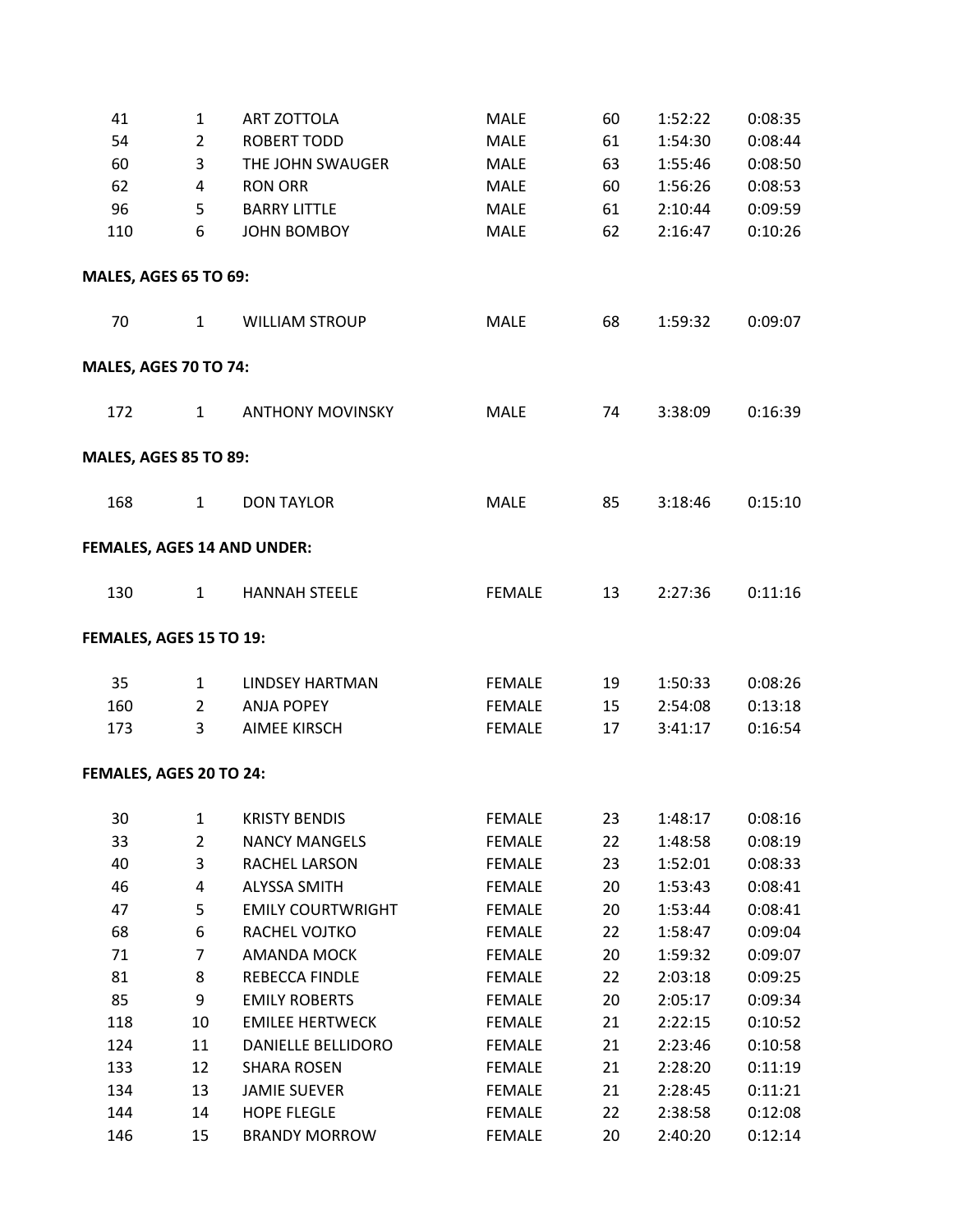## **FEMALES, AGES 25 TO 29:**

| 25                      | $\mathbf{1}$   | <b>CAITLIN SNYDER</b>             | <b>FEMALE</b> | 27 | 1:46:14 | 0:08:07 |
|-------------------------|----------------|-----------------------------------|---------------|----|---------|---------|
| 42                      | $\overline{2}$ | <b>BRIANNA WALKER</b>             | <b>FEMALE</b> | 26 | 1:52:28 | 0:08:35 |
| 105                     | 3              | <b>REBECCA BEICHNER</b>           | <b>FEMALE</b> | 26 | 2:14:19 | 0:10:15 |
| 106                     | 4              | SARAH WURZBACHER                  | <b>FEMALE</b> | 26 | 2:14:19 | 0:10:15 |
| 109                     | 5              | <b>EMILY O'TOOLE</b>              | <b>FEMALE</b> | 27 | 2:16:27 | 0:10:25 |
| 112                     | 6              | NICOLE DEBUYSER                   | <b>FEMALE</b> | 25 | 2:19:01 | 0:10:37 |
| 121                     | $\overline{7}$ | <b>CHRISTINE ELIZABETH ROGERS</b> | <b>FEMALE</b> | 29 | 2:22:43 | 0:10:54 |
| 123                     | 8              | <b>HEATHER FANTRAZZO</b>          | <b>FEMALE</b> | 26 | 2:23:46 | 0:10:58 |
| 154                     | 9              | <b>MELISSA DONOVAN</b>            | <b>FEMALE</b> | 26 | 2:50:45 | 0:13:02 |
| 166                     | 10             | <b>SAM CRYTSER</b>                | <b>FEMALE</b> | 26 | 3:02:01 | 0:13:54 |
| 169                     | 11             | REBECCA LINGENFELTER              | <b>FEMALE</b> | 28 | 3:18:58 | 0:15:11 |
| 174                     | 12             | <b>CRYSTAL ROBERTS</b>            | <b>FEMALE</b> | 25 | 3:51:03 | 0:17:38 |
| 175                     | 13             | <b>GABRIELE CRYTSER</b>           | <b>FEMALE</b> | 28 | 4:31:39 | 0:20:44 |
| FEMALES, AGES 30 TO 34: |                |                                   |               |    |         |         |
| 51                      | $\mathbf{1}$   | SARAH WALLACE                     | <b>FEMALE</b> | 34 | 1:54:03 | 0:08:42 |
| 55                      | $\overline{2}$ | <b>REBECCA WOODS</b>              | <b>FEMALE</b> | 34 | 1:54:52 | 0:08:46 |
| 61                      | 3              | <b>KRISTIN LITSTER</b>            | <b>FEMALE</b> | 34 | 1:56:26 | 0:08:53 |
| 82                      | 4              | <b>CHARITY HANSFORD</b>           | <b>FEMALE</b> | 33 | 2:03:42 | 0:09:27 |
| 84                      | 5              | <b>ABBIE SCHRECENGOST</b>         | <b>FEMALE</b> | 32 | 2:05:10 | 0:09:33 |
| 104                     | 6              | <b>KELLEE WHEELER</b>             | <b>FEMALE</b> | 32 | 2:14:05 | 0:10:14 |
| 122                     | $\overline{7}$ | <b>ASHLEY JULIN</b>               | <b>FEMALE</b> | 30 | 2:23:33 | 0:10:57 |
| 125                     | 8              | <b>LINDSEY REED</b>               | <b>FEMALE</b> | 31 | 2:23:47 | 0:10:59 |
| 135                     | 9              | <b>APRIL LIBENGOOD</b>            | <b>FEMALE</b> | 30 | 2:29:44 | 0:11:26 |
| 142                     | 10             | <b>CANDACE WALTERS</b>            | <b>FEMALE</b> | 32 | 2:38:44 | 0:12:07 |
| 145                     | 11             | <b>BRENDA DICICCO</b>             | <b>FEMALE</b> | 34 | 2:39:33 | 0:12:11 |
| 148                     | 12             | <b>LORA GRESS</b>                 | <b>FEMALE</b> | 32 | 2:42:36 | 0:12:25 |
| 149                     | 13             | <b>JENNIFER REITH</b>             | <b>FEMALE</b> | 34 | 2:42:37 | 0:12:25 |
| 150                     | 14             | <b>NETTIE ALBOHALI</b>            | <b>FEMALE</b> | 32 | 2:42:48 | 0:12:26 |
| 153                     | 15             | <b>GINA DEANGELO</b>              | <b>FEMALE</b> | 33 | 2:49:30 | 0:12:56 |
|                         |                |                                   |               |    |         |         |

# **FEMALES, AGES 35 TO 39:**

| 26  | 1  | NICOLE KOCIELA            | <b>FEMALE</b> | 39 | 1:46:31 | 0:08:08 |
|-----|----|---------------------------|---------------|----|---------|---------|
| 39  | 2  | <b>AVERY LAWSON</b>       | <b>FEMALE</b> | 38 | 1:51:21 | 0:08:30 |
| 49  | 3  | <b>KRISTEN BOYD</b>       | <b>FEMALE</b> | 37 | 1:53:48 | 0:08:41 |
| 57  | 4  | <b>MEGHAN FOULK</b>       | <b>FEMALE</b> | 35 | 1:55:25 | 0:08:49 |
| 78  | 5  | <b>CAROL HARE</b>         | <b>FEMALE</b> | 36 | 2:02:32 | 0:09:21 |
| 88  | 6  | <b>TRICIA SOMERVILLE</b>  | <b>FEMALE</b> | 38 | 2:06:00 | 0:09:37 |
| 91  | 7  | <b>GEORGI SHIRLEY</b>     | <b>FEMALE</b> | 37 | 2:06:51 | 0:09:41 |
| 113 | 8  | <b>MICHELLE GAWLINSKI</b> | <b>FEMALE</b> | 39 | 2:19:21 | 0:10:38 |
| 128 | 9  | <b>KELLY DUMM</b>         | <b>FEMALE</b> | 36 | 2:24:54 | 0:11:04 |
| 131 | 10 | <b>AMY ATHERTON</b>       | <b>FEMALE</b> | 38 | 2:27:51 | 0:11:17 |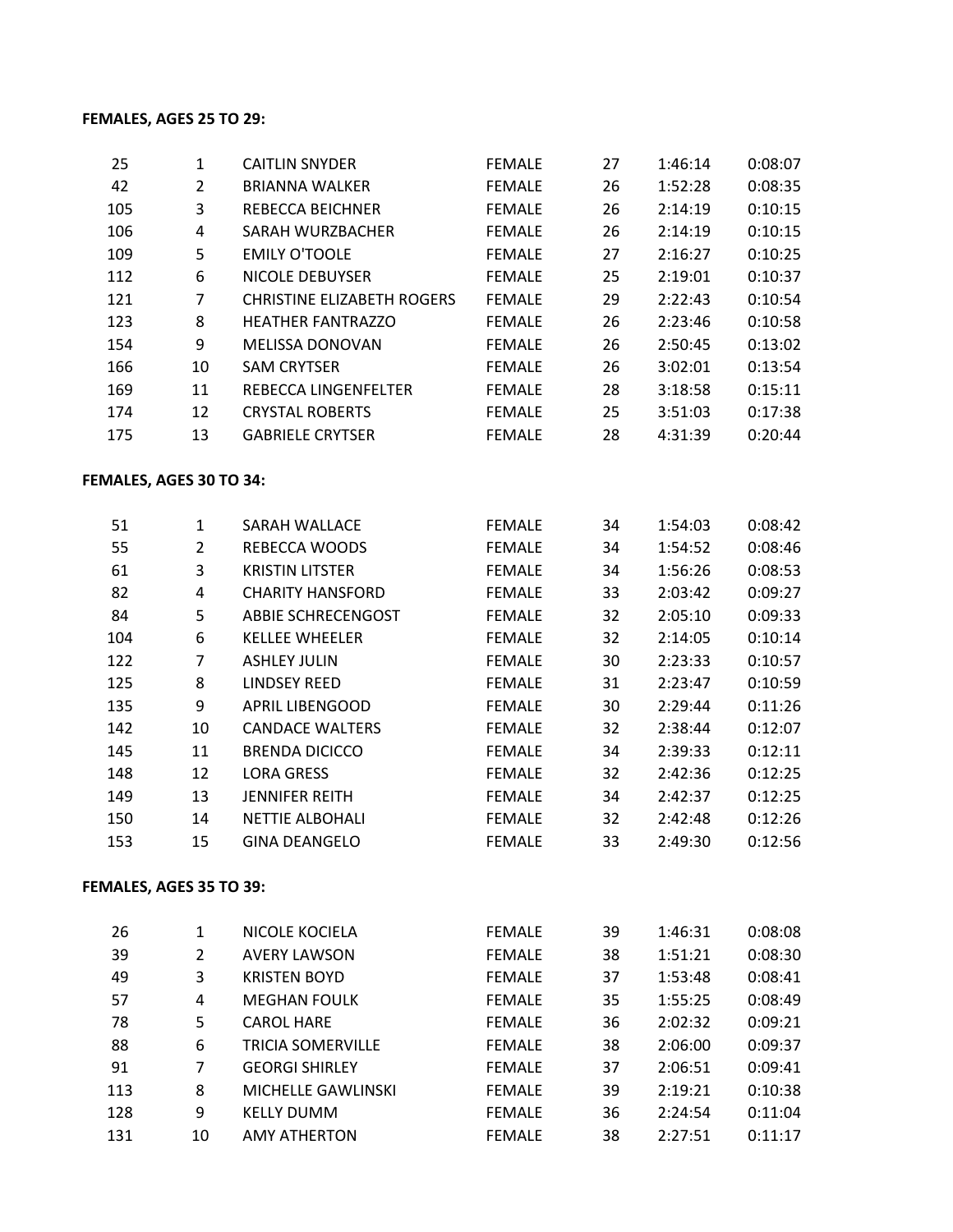| 132  |     | JACQUELINE MONTGOMERY, | FEMALE        | 38   | 2:27:51 | 0:11:17 |
|------|-----|------------------------|---------------|------|---------|---------|
| -136 | 12. | TARA JONES             | FFMALF        | -36- | 2:29:52 | 0:11:26 |
| -157 | 13. | TAMARA SLOBADA         | <b>FFMALF</b> | 38.  | 2:52:03 | 0:13:08 |

#### **FEMALES, AGES 40 TO 45:**

| 43  | 1  | GINA GRAHAM               | <b>FEMALE</b> | 42 | 1:53:06 | 0:08:38 |
|-----|----|---------------------------|---------------|----|---------|---------|
| 48  | 2  | <b>VALERIE MCNELIS</b>    | <b>FEMALE</b> | 44 | 1:53:44 | 0:08:41 |
| 53  | 3  | <b>LAURIE LAURENTI</b>    | <b>FEMALE</b> | 44 | 1:54:28 | 0:08:44 |
| 56  | 4  | KRISTINA ZACK             | <b>FEMALE</b> | 40 | 1:55:08 | 0:08:47 |
| 65  | 5  | <b>KATIE DOUGLAS</b>      | <b>FEMALE</b> | 40 | 1:58:04 | 0:09:01 |
| 80  | 6  | <b>CHRISTA BECK</b>       | <b>FEMALE</b> | 44 | 2:02:49 | 0:09:23 |
| 86  | 7  | JENNIFER WALLY BLYSTONE   | <b>FEMALE</b> | 42 | 2:05:29 | 0:09:35 |
| 97  | 8  | STEPHANIE SIMONSON        | <b>FEMALE</b> | 40 | 2:10:49 | 0:09:59 |
| 99  | 9  | <b>JUDITH BENZ</b>        | <b>FEMALE</b> | 44 | 2:13:14 | 0:10:10 |
| 107 | 10 | <b>EVELYN GILL</b>        | <b>FEMALE</b> | 40 | 2:14:47 | 0:10:17 |
| 114 | 11 | <b>MELISSA DILLMAN</b>    | <b>FEMALE</b> | 43 | 2:20:46 | 0:10:45 |
| 115 | 12 | <b>NANCY GOLEMBIEWSKI</b> | <b>FEMALE</b> | 42 | 2:20:57 | 0:10:46 |
| 119 | 13 | <b>CHERYL TAYLOR</b>      | <b>FEMALE</b> | 42 | 2:22:26 | 0:10:52 |
| 120 | 14 | LAURA WONDERLING          | <b>FEMALE</b> | 42 | 2:22:39 | 0:10:53 |
| 141 | 15 | <b>AMY CRAVEN</b>         | <b>FEMALE</b> | 41 | 2:36:07 | 0:11:55 |
| 147 | 16 | <b>DAWN MEIERS</b>        | <b>FEMALE</b> | 40 | 2:40:27 | 0:12:15 |
| 159 | 17 | JENNIFER STEELE           | <b>FEMALE</b> | 43 | 2:53:40 | 0:13:15 |
| 162 | 18 | <b>KIMBERLY MCCURDY</b>   | <b>FEMALE</b> | 40 | 2:56:31 | 0:13:28 |

### **FEMALES, AGES 45 TO 49:**

| 64  | 1              | <b>DARCIE STEPHENS</b>    | <b>FEMALE</b> | 48 | 1:57:23 | 0:08:58 |
|-----|----------------|---------------------------|---------------|----|---------|---------|
| 67  | $\overline{2}$ | KIMBERLEE CUNKELMAN       | <b>FEMALE</b> | 46 | 1:58:26 | 0:09:02 |
| 74  | 3              | <b>ANITA BOWERS</b>       | <b>FEMALE</b> | 48 | 2:00:58 | 0:09:14 |
| 83  | 4              | <b>TRACY POPEY</b>        | <b>FEMALE</b> | 49 | 2:04:50 | 0:09:32 |
| 95  | 5              | <b>THERESA CHERRY</b>     | <b>FEMALE</b> | 49 | 2:10:16 | 0:09:57 |
| 101 | 6              | <b>CHRISTINE MORRISON</b> | <b>FEMALE</b> | 47 | 2:13:40 | 0:10:12 |
| 102 | 7              | <b>KAREN CROW</b>         | <b>FEMALE</b> | 48 | 2:14:03 | 0:10:14 |
| 111 | 8              | <b>MARY BISHOP</b>        | <b>FEMALE</b> | 45 | 2:18:43 | 0:10:35 |
| 129 | 9              | <b>JESI BUTLER</b>        | <b>FEMALE</b> | 47 | 2:26:29 | 0:11:11 |
| 137 | 10             | <b>KARLA GRAVES</b>       | <b>FEMALE</b> | 48 | 2:31:18 | 0:11:33 |
| 139 | 11             | <b>KATHY ROSS</b>         | <b>FEMALE</b> | 47 | 2:36:04 | 0:11:55 |
| 170 | 12             | <b>MARLENE MOVINSKY</b>   | <b>FEMALE</b> | 46 | 3:19:25 | 0:15:13 |
|     |                |                           |               |    |         |         |

#### **FEMALES, AGES 50 TO 54:**

| 36  |   | MELISSA PHELPS     | FFMALF        | 52  | 1:50:42 | 0:08:27 |
|-----|---|--------------------|---------------|-----|---------|---------|
| 37  |   | RENEE GOODMAN      | FFMALF        | -51 | 1:50:47 | 0:08:27 |
| -73 | ર | KIM BENDIS         | FFMALF        | 50  | 2:00:29 | 0:09:12 |
| 100 | 4 | FE CARUSO          | <b>FEMALE</b> | 54  | 2:13:40 | 0:10:12 |
| 127 | 5 | <b>KRIS KIRSCH</b> | <b>FFMALF</b> | 54  | 2:24:08 | 0:11:00 |